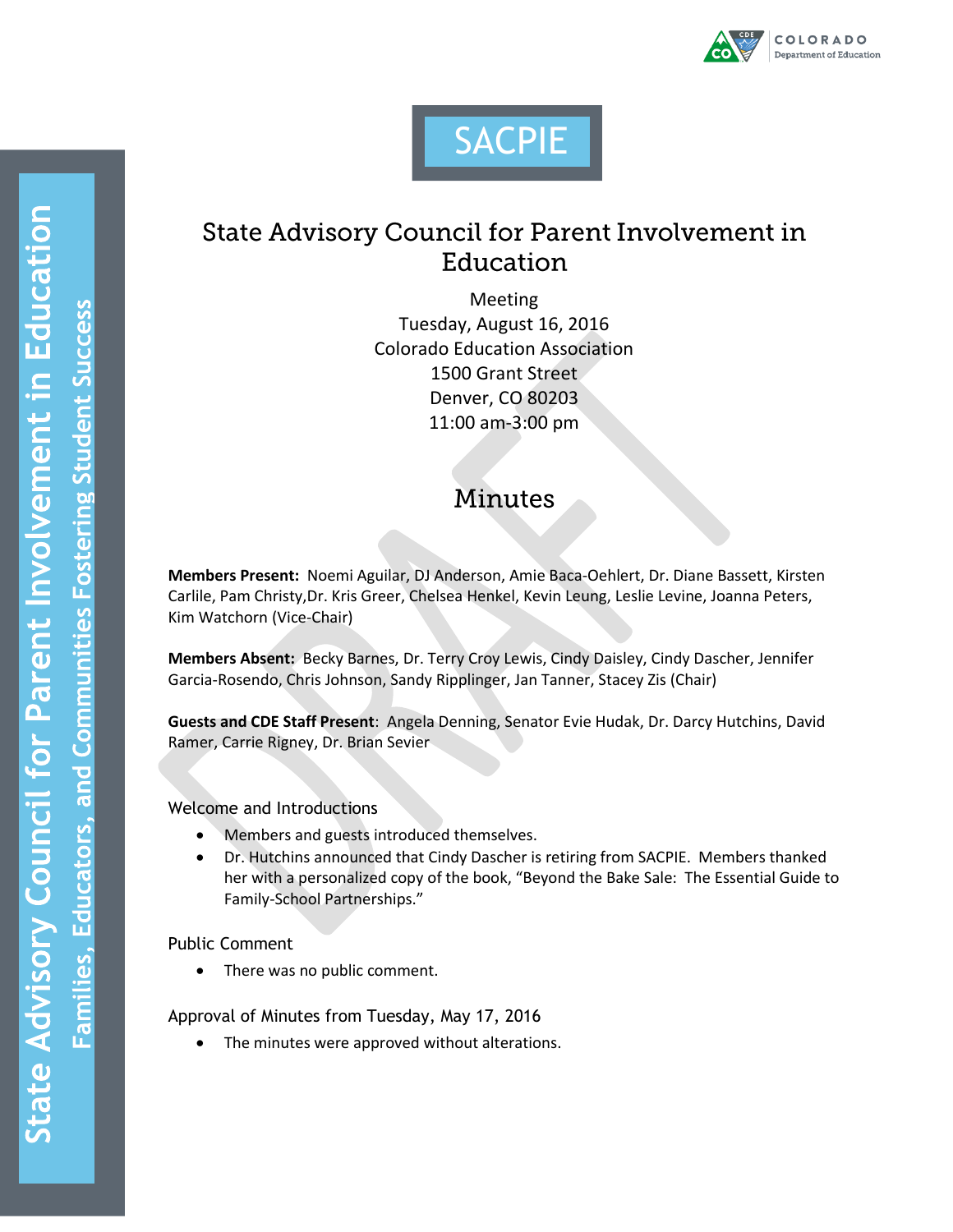

BrightBytes Follow-Up – Carrie Rigney, Educational Research Partner

- BrightBytes is developing a financial transparency website.
- Pilot website is now live (11 districts are participating); final version will go live on July 1, 2017.
- Carrie will send the website link, password and feedback form to SACPIE. All feedback is welcome.
- BrightBytes will be on SACPIE's November 15, 2016 meeting agenda.

## Every Student Succeeds Act (ESSA) Discussion

- The hub committee and spoke committees are in place.
- Senator Hudak proposed forming an ad hoc committee.
- The National PTA has suggestions on its website regarding what should be included in State plans to implement ESSA.
- Individuals can volunteer to be on any spoke committee.
- The ad hoc committee was formed. Each of its members chose a spoke committee. They will present suggestions to the SACPIE Executive Committee on September 14, 2016. Suggestions will then be sent to the full SACPIE membership.

### CDE Update – Dr. Darcy Hutchins, Director of Family Partnerships, CDE

- Promising Partnership Practices writing the narratives for 2016 is now complete. Total is nearly 100. Will be posted on the website.
- Dr. Hutchins is co-writing research briefs connecting partnership with student outcomes.
- Writing the Teachers Involve Parents in Schoolwork (TIPS) Interactive Homework assignments has been completed.
- Family/School/Community Partnering (FSCP) Coffee Chats informal monthly meetings. Participation is growing.
- Update of the FSCP Implementation Guide is in its final stages.

Family-Friendly School and District Performance Frameworks – Lisa Medler, Lisa Steffen and Hai Huynh – Improvement Planning and Accountability Units, CDE

 Framework mock-ups were given to SACPIE members who then broke into small groups to offer feedback.

## SACPIE Spotlight – School Accountability Committee (SAC)/District Accountability Committee (DAC) Toolkit

- Needs of SACs and DACs vary greatly.
- Dr. Hutchins wants the toolkit to be brief, a maximum of four pages.

### Committee Report Out

 **Early Childhood** Noemi Aguilar, Co-Chair

> Senator Hudak will be the committee's point person on ESSA. The committee is scheduling meetings.